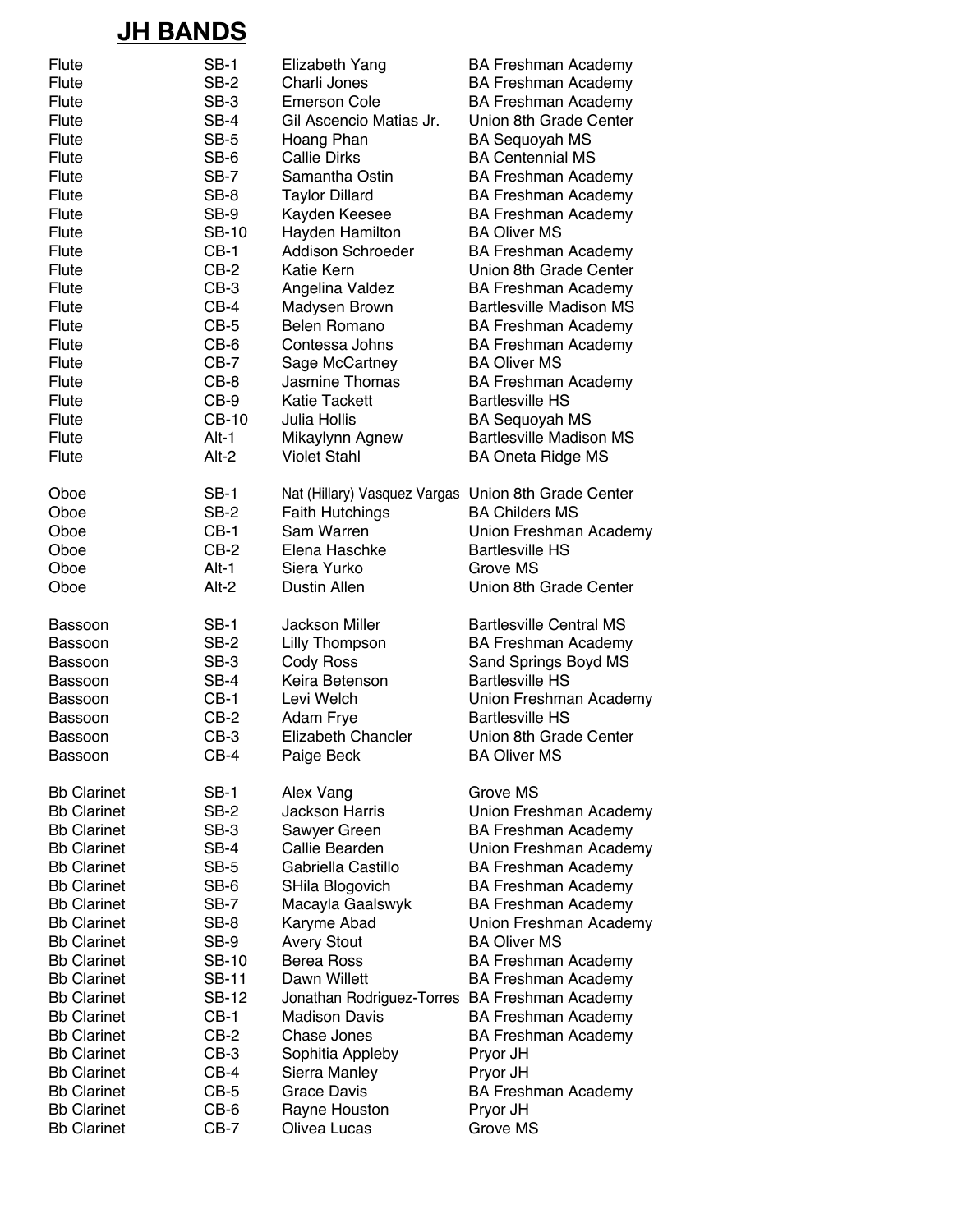| <b>Bb Clarinet</b>   | CB-8         | Claire Kennedy              | <b>Bartlesville Madison MS</b> |
|----------------------|--------------|-----------------------------|--------------------------------|
| <b>Bb Clarinet</b>   | CB-9         | Lea Gourley                 | <b>BA Oliver MS</b>            |
| <b>Bb Clarinet</b>   | CB-10        | Reagan Branstetter          | Pryor JH                       |
| <b>Bb Clarinet</b>   | CB-11        | Angelica Diaz               | Union 8th Grade Center         |
| <b>Bb Clarinet</b>   | CB-12        | Anna Cowan                  | Pryor JH                       |
| <b>Bb Clarinet</b>   | $Alt-1$      | <b>Kevin Rosales Flores</b> | Union 8th Grade Center         |
| <b>Bb Clarinet</b>   | Alt-2        | Owen Nofsinger              | Pryor JH                       |
| <b>Bb Clarinet</b>   |              |                             | <b>Bartlesville Madison MS</b> |
|                      | Alt-3        | Alyssa Moffat               |                                |
| <b>Bb Clarinet</b>   | Alt-4        | Caelen Neigel               | <b>BA Centennial MS</b>        |
| <b>Bb Clarinet</b>   | Alt-5        | <b>Sheny Perez Orozco</b>   | Union 8th Grade Center         |
| <b>Bb Clarinet</b>   | Alt-6        | Nicholas Reed               | <b>BA Childers MS</b>          |
| <b>Bb Clarinet</b>   | Alt-7        | Kirstyn Gettings            | <b>Bartlesville Madison MS</b> |
| <b>Bass Clarinet</b> | SB-1         | Idyn Yildirim               | <b>BA Freshman Academy</b>     |
| <b>Bass Clarinet</b> | SB-2         | <b>Isela Alvarez</b>        | <b>BA Oneta Ridge MS</b>       |
| <b>Bass Clarinet</b> | $CB-1$       | <b>Isabella Erue</b>        | <b>BA Freshman Academy</b>     |
| <b>Bass Clarinet</b> | $CB-2$       | Lauren Holland              | Pryor JH                       |
| <b>Bass Clarinet</b> | $CB-3$       | <b>Cody Leathers</b>        | Sand Springs Boyd MS           |
| Alto Sax             | SB-1         | David Cooper                | <b>Bartlesville HS</b>         |
| Alto Sax             | SB-2         | Carson Costello             | <b>BA Oneta Ridge MS</b>       |
| Alto Sax             | SB-3         | Theodore Do                 | Union Freshman Academy         |
|                      |              |                             |                                |
| Alto Sax             | SB-4         | Jasmine Korolenko           | <b>BA Freshman Academy</b>     |
| Alto Sax             | SB-5         | Valdez Logan                | <b>BA Sequoyah MS</b>          |
| Alto Sax             | SB-6         | <b>Taryn Wright</b>         | Sand Springs Boyd MS           |
| Alto Sax             | $CB-1$       | Izabelle Wilson             | <b>BA Freshman Academy</b>     |
| Alto Sax             | CB-2         | <b>Avery Netherton</b>      | <b>BA Oneta Ridge MS</b>       |
| Alto Sax             | CB-3         | Maddie Buford               | Pryor JH                       |
| Alto Sax             | $CB-4$       | Mercy Dearhamer             | <b>BA Freshman Academy</b>     |
| Alto Sax             | CB-5         | <b>Braden Fleming</b>       | Union 8th Grade Center         |
| Alto Sax             | CB-6         | <b>Wesley Ennis</b>         | <b>BA Centennial MS</b>        |
| Alto Sax             | Alt-1        | <b>Beaumont Morris</b>      | <b>BA Oliver MS</b>            |
| Alto Sax             | Alt-2        | <b>Andrew Yowell</b>        | Union 8th Grade Center         |
| <b>Tenor Sax</b>     | <b>SB-1</b>  | <b>Kennedy Shirley</b>      | Sand Springs Boyd MS           |
| <b>Tenor Sax</b>     | SB-2         | Sam Oetken                  | Union Freshman Academy         |
| <b>Tenor Sax</b>     | $CB-1$       | <b>Taylor Tarrant</b>       | Sand Springs Boyd MS           |
| <b>Tenor Sax</b>     | $CB-2$       | Ty Weaver                   | Union 8th Grade Center         |
| Bari Sax             | <b>SB-1</b>  | Dominic Wall                |                                |
|                      |              |                             | <b>BA Freshman Academy</b>     |
| Bari Sax             | SB-2         | Catherine Sarasua           | Sand Springs Boyd MS           |
| Bari Sax             | $CB-1$       | <b>Ethan Burnett</b>        | Union Freshman Academy         |
| Trumpet              | <b>SB-1</b>  | Jack Winchester             | Sand Springs Boyd MS           |
| Trumpet              | SB-2         | Luke Laughlin               | <b>BA Freshman Academy</b>     |
| Trumpet              | SB-3         | <b>Emily Dickey</b>         | <b>Bartlesville HS</b>         |
| Trumpet              | SB-4         | Katie Claussen              | <b>Bartlesville HS</b>         |
| Trumpet              | SB-5         | Corbin Thompson             | <b>BA Freshman Academy</b>     |
| Trumpet              | SB-6         | David Ostrizhnoy            | Union 8th Grade Center         |
| Trumpet              | SB-7         | Chloe Proctor-Vaca          | <b>BA Freshman Academy</b>     |
| Trumpet              | SB-8         | Jeffrey Garcia              | Union Freshman Academy         |
| Trumpet              | SB-9         | Jessika Johnson             | Grove MS                       |
| Trumpet              | <b>SB-10</b> | <b>Skyler Hill</b>          | Pryor JH                       |
| Trumpet              | <b>SB-11</b> | <b>AnnMarie Torres</b>      | <b>BA Freshman Academy</b>     |
| Trumpet              | <b>SB-12</b> | <b>Bailey Morrison</b>      | <b>BA Oneta Ridge MS</b>       |
| Trumpet              | $CB-1$       | Kaleb Langston              | Sand Springs Boyd MS           |
|                      | $CB-2$       |                             |                                |
| Trumpet              |              | <b>Miley Winter</b>         | Pryor JH                       |
| Trumpet              | $CB-3$       | <b>Brady Royal</b>          | Union Freshman Academy         |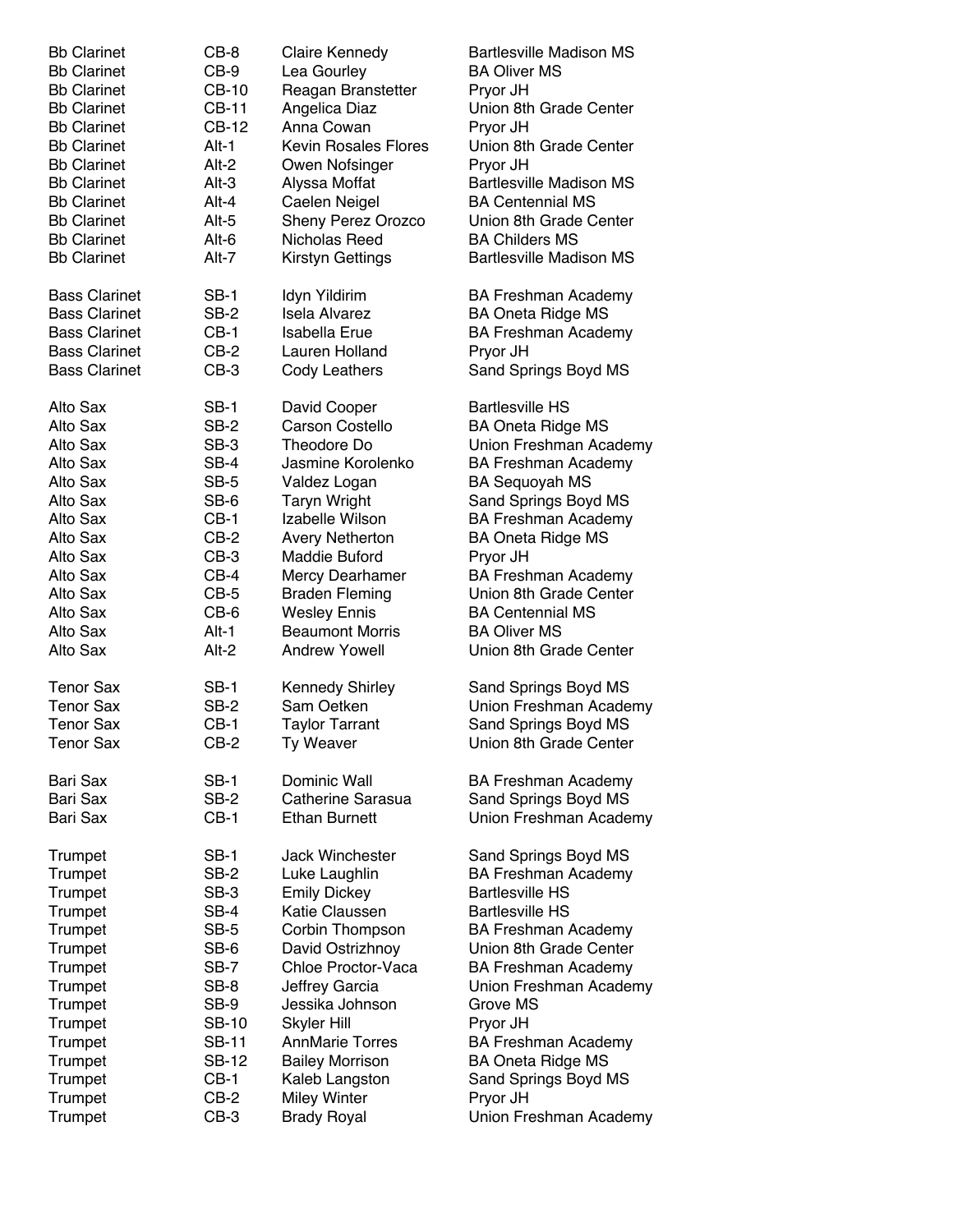| Trumpet<br>Trumpet<br>Trumpet<br>Trumpet<br>Trumpet<br>Trumpet<br>Trumpet<br>Trumpet<br>Trumpet<br>Trumpet<br>Trumpet | $CB-4$<br>$CB-5$<br>$CB-6$<br>CB-7<br>$CB-8$<br>$CB-9$<br><b>CB-10</b><br><b>CB-11</b><br>CB-12<br>Alt-1<br>Alt-2 | Evan Ennis<br><b>Hailey Ohins</b><br><b>Asher Drowatzky</b><br>Joe Poletek<br>Nora Payton<br>Maycen Boatright<br>Nicholas Molton<br>Edwin Chen<br><b>Wesley Gates</b><br>Abigail Gordon<br>Alexander Cross | <b>BA Centennial MS</b><br>Union 8th Grade Center<br><b>Bartlesville Madison MS</b><br>Sand Springs Boyd MS<br>Union Freshman Academy<br><b>BA Centennial MS</b><br><b>BA Oneta Ridge MS</b><br>Union 8th Grade Center<br>Pryor JH<br><b>BA Centennial MS</b><br><b>BA Oliver MS</b> |
|-----------------------------------------------------------------------------------------------------------------------|-------------------------------------------------------------------------------------------------------------------|------------------------------------------------------------------------------------------------------------------------------------------------------------------------------------------------------------|--------------------------------------------------------------------------------------------------------------------------------------------------------------------------------------------------------------------------------------------------------------------------------------|
| Horn                                                                                                                  | <b>SB-1</b>                                                                                                       | <b>Ashlyn Cottrell</b>                                                                                                                                                                                     | <b>BA Oneta Ridge MS</b>                                                                                                                                                                                                                                                             |
| Horn                                                                                                                  | SB-2                                                                                                              | <b>Addison Duhon</b>                                                                                                                                                                                       | <b>Bartlesville HS</b>                                                                                                                                                                                                                                                               |
| Horn                                                                                                                  | SB-3                                                                                                              | <b>Jackson Buzzard</b>                                                                                                                                                                                     | <b>BA Freshman Academy</b>                                                                                                                                                                                                                                                           |
| Horn                                                                                                                  | SB-4                                                                                                              | Sheena Madison                                                                                                                                                                                             | <b>BA Freshman Academy</b>                                                                                                                                                                                                                                                           |
| Horn                                                                                                                  | SB-5                                                                                                              | <b>Owen Grass</b>                                                                                                                                                                                          | Union Freshman Academy                                                                                                                                                                                                                                                               |
| Horn                                                                                                                  | SB-6                                                                                                              | Alexa Jarvis                                                                                                                                                                                               | Grove MS                                                                                                                                                                                                                                                                             |
| Horn                                                                                                                  | $CB-1$                                                                                                            | Emma Foster                                                                                                                                                                                                | Union 8th Grade Center                                                                                                                                                                                                                                                               |
| Horn                                                                                                                  | $CB-2$                                                                                                            | <b>Reese Tuell</b>                                                                                                                                                                                         | <b>BA Freshman Academy</b>                                                                                                                                                                                                                                                           |
| Horn                                                                                                                  | $CB-3$                                                                                                            | Peyton Simmons                                                                                                                                                                                             | <b>BA Freshman Academy</b>                                                                                                                                                                                                                                                           |
| Horn                                                                                                                  | $CB-4$                                                                                                            | <b>Reagan Duntley</b>                                                                                                                                                                                      | Union Freshman Academy                                                                                                                                                                                                                                                               |
| Horn                                                                                                                  | $CB-5$                                                                                                            | <b>Michael Peters</b>                                                                                                                                                                                      | Union 8th Grade Center                                                                                                                                                                                                                                                               |
| Horn                                                                                                                  | $CB-6$                                                                                                            | <b>Emma Summers</b>                                                                                                                                                                                        | <b>BA Freshman Academy</b>                                                                                                                                                                                                                                                           |
| Horn                                                                                                                  | $Alt-1$                                                                                                           | <b>Emily Miller</b>                                                                                                                                                                                        | <b>BA Centennial MS</b>                                                                                                                                                                                                                                                              |
| Horn                                                                                                                  | Alt-2                                                                                                             | Caleb Pisarra                                                                                                                                                                                              | Union 8th Grade Center                                                                                                                                                                                                                                                               |
| Trombone                                                                                                              | <b>SB-1</b>                                                                                                       | Austin Whorton                                                                                                                                                                                             | <b>BA Freshman Academy</b>                                                                                                                                                                                                                                                           |
| Trombone                                                                                                              | SB-2                                                                                                              | Izabelle Reyes                                                                                                                                                                                             | Grove MS                                                                                                                                                                                                                                                                             |
| Trombone                                                                                                              | SB-3                                                                                                              | Rylie Anderson                                                                                                                                                                                             | <b>Bartlesville HS</b>                                                                                                                                                                                                                                                               |
| Trombone                                                                                                              | SB-4                                                                                                              | Braden Bombagetti                                                                                                                                                                                          | <b>BA Freshman Academy</b>                                                                                                                                                                                                                                                           |
| Trombone                                                                                                              | SB-5                                                                                                              | Hudson Hardee                                                                                                                                                                                              | <b>BA Freshman Academy</b>                                                                                                                                                                                                                                                           |
| Trombone                                                                                                              | SB-6                                                                                                              | Hudson Reed                                                                                                                                                                                                | <b>BA Freshman Academy</b>                                                                                                                                                                                                                                                           |
| Trombone                                                                                                              | SB-7                                                                                                              | <b>Holland Savage</b>                                                                                                                                                                                      | <b>BA Freshman Academy</b>                                                                                                                                                                                                                                                           |
| Trombone                                                                                                              | SB-8                                                                                                              | Cory Lewison                                                                                                                                                                                               | <b>BA Freshman Academy</b>                                                                                                                                                                                                                                                           |
| Trombone                                                                                                              | SB-9                                                                                                              | Diego Porterfield                                                                                                                                                                                          | <b>BA Freshman Academy</b>                                                                                                                                                                                                                                                           |
| Trombone                                                                                                              | $CB-1$                                                                                                            | Lawson Acton                                                                                                                                                                                               | Sand Springs Boyd MS                                                                                                                                                                                                                                                                 |
| Trombone                                                                                                              | $CB-2$                                                                                                            | Levi Meek                                                                                                                                                                                                  | Union Freshman Academy                                                                                                                                                                                                                                                               |
| Trombone                                                                                                              | $CB-3$                                                                                                            | Sydney Dodd                                                                                                                                                                                                | Pryor JH                                                                                                                                                                                                                                                                             |
| Trombone                                                                                                              | $CB-4$                                                                                                            | Luke Ashe                                                                                                                                                                                                  | <b>BA Childers MS</b>                                                                                                                                                                                                                                                                |
| Trombone                                                                                                              | $CB-5$                                                                                                            | <b>Casan Shields</b>                                                                                                                                                                                       | <b>BA Oneta Ridge MS</b>                                                                                                                                                                                                                                                             |
| Trombone                                                                                                              | $CB-6$                                                                                                            | <b>Theodore Mauck</b>                                                                                                                                                                                      | <b>BA Oliver MS</b>                                                                                                                                                                                                                                                                  |
| Trombone                                                                                                              | $CB-7$                                                                                                            | Maya Des Jardins                                                                                                                                                                                           | Union 8th Grade Center                                                                                                                                                                                                                                                               |
| Trombone                                                                                                              | $CB-8$                                                                                                            | Kianna Leach                                                                                                                                                                                               | Union Freshman Academy                                                                                                                                                                                                                                                               |
| Trombone                                                                                                              | $CB-9$                                                                                                            | <b>Lillian Schriner</b>                                                                                                                                                                                    | <b>BA Childers MS</b>                                                                                                                                                                                                                                                                |
| Trombone                                                                                                              | Alt-1                                                                                                             | Genesis Dola                                                                                                                                                                                               | <b>BA Centennial MS</b>                                                                                                                                                                                                                                                              |
| Trombone                                                                                                              | Alt-2                                                                                                             | Jordan Hitchye                                                                                                                                                                                             | Union 8th Grade Center                                                                                                                                                                                                                                                               |
| Euphonium                                                                                                             | SB-1                                                                                                              | Katherine McDowell                                                                                                                                                                                         | <b>BA Freshman Academy</b>                                                                                                                                                                                                                                                           |
| Euphonium                                                                                                             | SB-2                                                                                                              | Chase Laxson                                                                                                                                                                                               | <b>Bartlesville Central MS</b>                                                                                                                                                                                                                                                       |
| Euphonium                                                                                                             | SB-3                                                                                                              | Cooper Williams                                                                                                                                                                                            | Union 8th Grade Center                                                                                                                                                                                                                                                               |
| Euphonium                                                                                                             | SB-4                                                                                                              | Kallen Mead                                                                                                                                                                                                | Pryor JH                                                                                                                                                                                                                                                                             |
| Euphonium                                                                                                             | $CB-1$                                                                                                            | Jacob Taylor                                                                                                                                                                                               | <b>BA Freshman Academy</b>                                                                                                                                                                                                                                                           |
| Euphonium                                                                                                             | $CB-2$                                                                                                            | Ava Smith                                                                                                                                                                                                  | <b>BA Oliver MS</b>                                                                                                                                                                                                                                                                  |
| Euphonium                                                                                                             | $CB-3$                                                                                                            | Katelyn Jett                                                                                                                                                                                               | <b>BA Freshman Academy</b>                                                                                                                                                                                                                                                           |
| Euphonium                                                                                                             | $CB-4$                                                                                                            | Ariceli Diaz                                                                                                                                                                                               | <b>BA Freshman Academy</b>                                                                                                                                                                                                                                                           |
| Euphonium                                                                                                             | Alt-1                                                                                                             | <b>Brock Leamy</b>                                                                                                                                                                                         | Union 8th Grade Center                                                                                                                                                                                                                                                               |